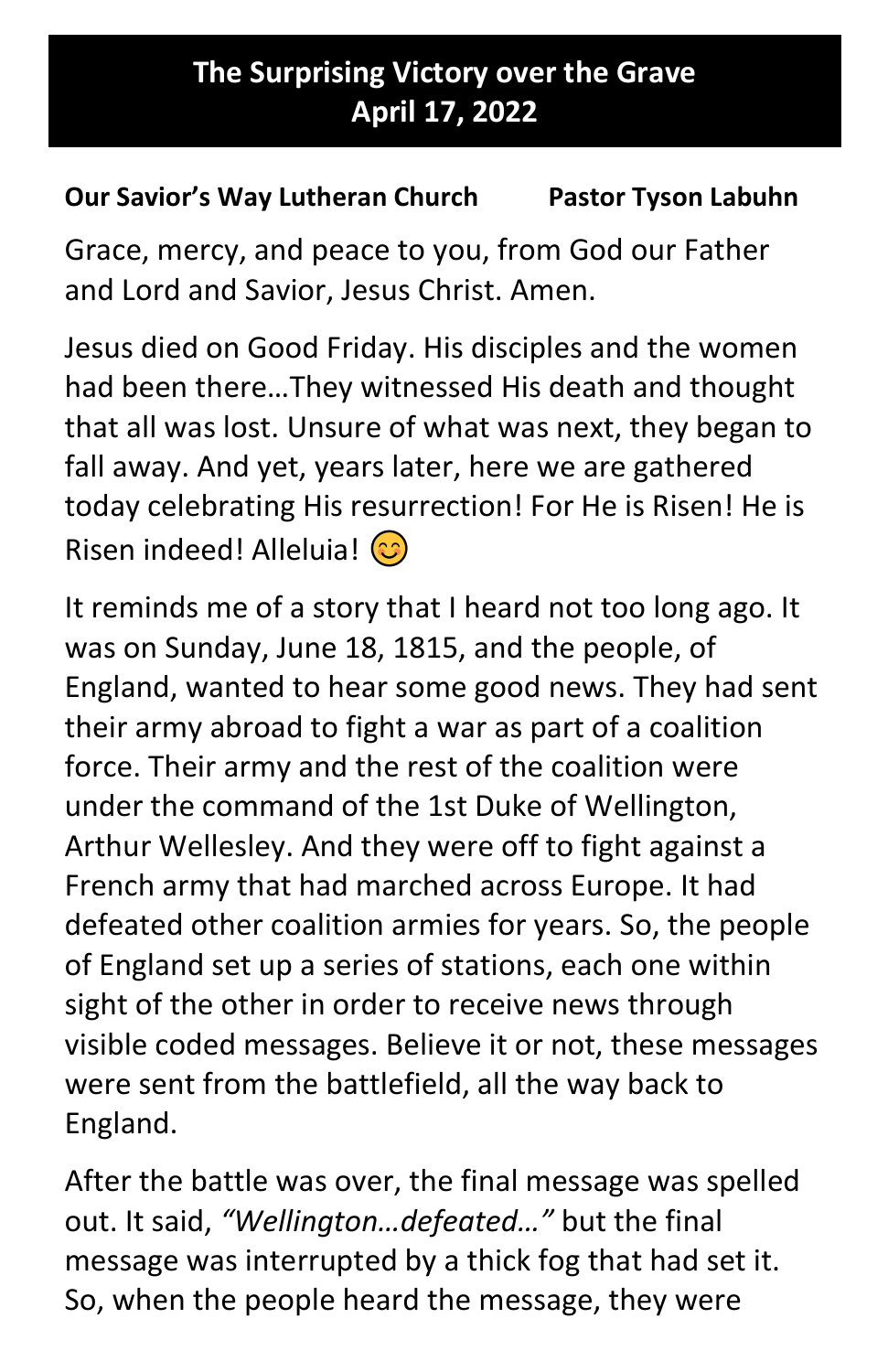heartbroken. Their commander, as well as the 7th coalition of armies sent to defeat Napoleon, must've lost. But it wasn't until the fog lifted that the full message was received. Surprisingly, it read: "Wellington… defeated… Napoleon… at… Waterloo…" The final report of the battle wasn't what the people thought at all. In fact, they had  $won!$   $\odot$ 

Even to our Lord's closest followers, the Lord's victory also came as a surprise. It seemed as if no one expected that Jesus would come out of the tomb. There was a huge stone covering the entrance. Guards had been posted at the entrance. And after seeing His body placed in that tomb, I'm sure to His disciples, as well as to others, they must've thought that it would've been the last that they would ever see of Jesus. So they were all surprised to hear the message of Jesus' resurrection. (As Luke 24 shares with us.)

The first people to be surprised were the women who arrived at the tomb early on Sunday morning. They had brought spices to anoint Jesus' body. They expected Him to be dead. They expected that if the guards were nice enough, they might open the tomb for them and all they would find inside would be a corpse. But instead, when they got to the tomb: the guards were gone, the stone was rolled away, and the body was gone. And "they were perplexed about this." (24:4) Perplexed!?...they didn't expect an empty tomb…It was a huge surprise! For He is Risen! He is Risen indeed! Alleluia!

You can imagine, how surprised they were when they noticed that the two men (or angels) were standing by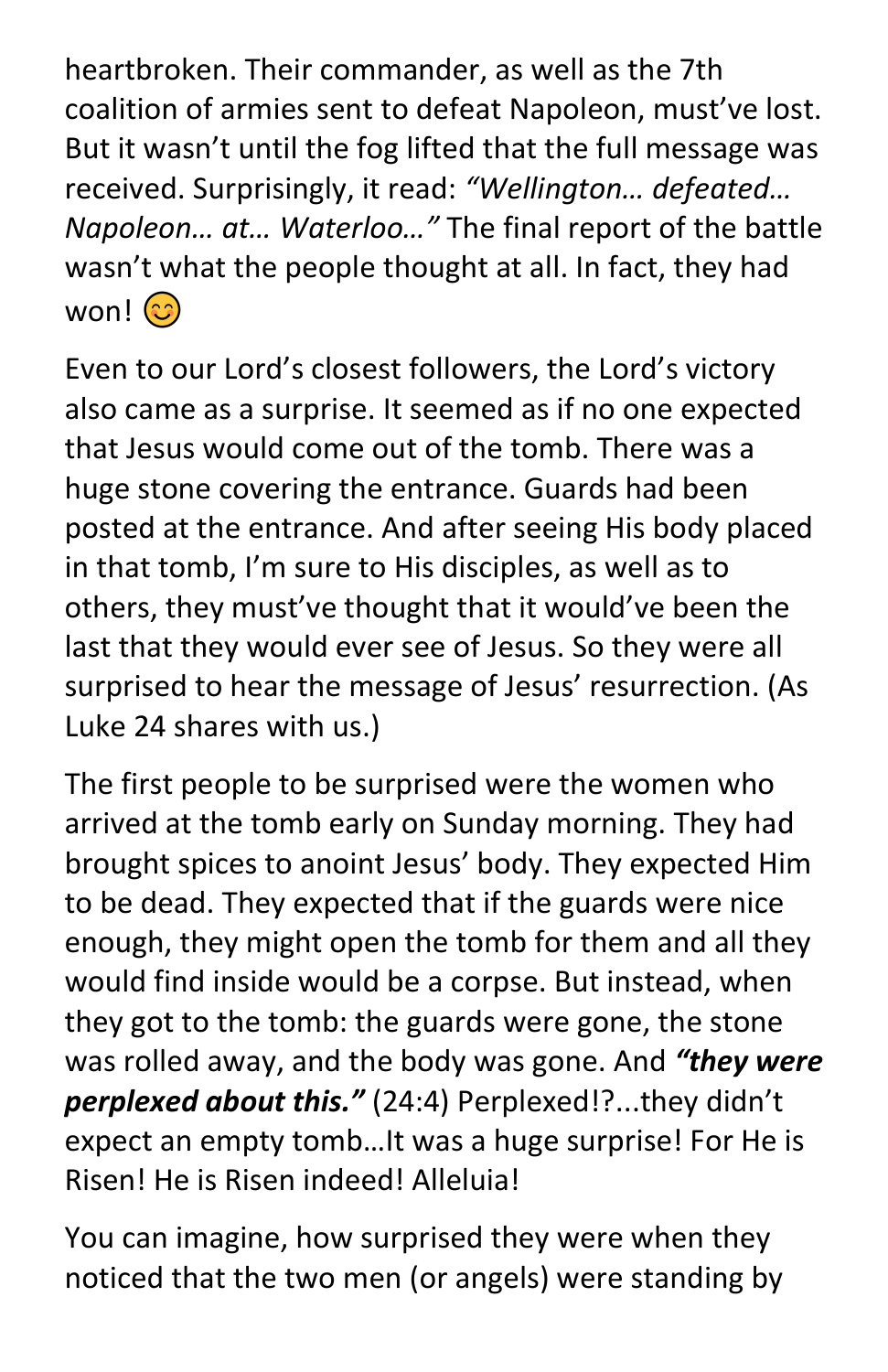them in dazzling apparel. Who asked them, "Why do you seek the living among the dead? He's not here, but has risen" (24:5b–6a). It was surprising! (He's not dead? He's risen? He's alive??!!!) It certainly wasn't what the women expected.

And they weren't the only ones who were surprised...because the apostles were surprised as well. Because the women, "returning from the tomb, they told all these things to the eleven, and to all the rest."(v.9) And how did they receive the news of Jesus' resurrection? With joy? Not at all. They received the news with doubt and didn't understand what the women were talking about... Of course, Jesus died! They couldn't believe their ears. They were certainly surprised by this News! The fact that Jesus rose from the dead took everyone by surprise. So much so that they had a hard time believing it. For He is Risen! He is Risen indeed! Alleluia!

It shouldn't have been a surprise – at least to His followers…Jesus had told them beforehand that this would happen. The angels reminded the women: "Remember how He told you, while He was still in Galilee, that the Son of Man must be delivered into the hands of sinful men and be crucified, and on the 3rd day rise." (v.6b-7) The angels were surprised that the women didn't make the connection. That's why they asked, "Why do you seek the living among the dead?"  $(v 5)$ .

There must've been another surprise in the spiritual realm too. Because it must've appeared to Satan and his demonic forces that he had won. That Jesus had